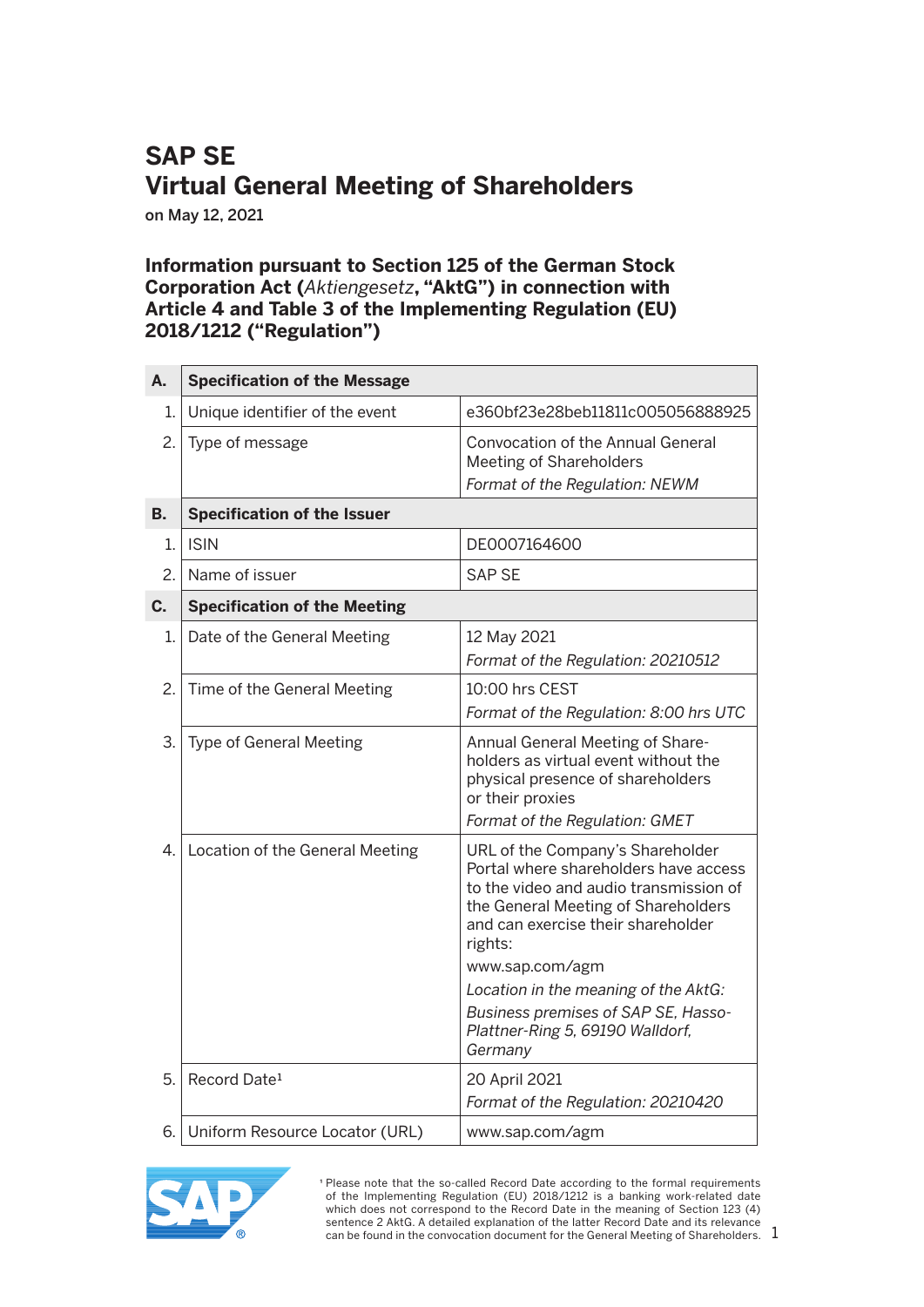| D. | Participation in the General Meeting -<br><b>Access to the Video and Audio Transmission</b> |                                                                                                                                                                                                                                                                                                                                                                                                                                                                                                                                    |  |
|----|---------------------------------------------------------------------------------------------|------------------------------------------------------------------------------------------------------------------------------------------------------------------------------------------------------------------------------------------------------------------------------------------------------------------------------------------------------------------------------------------------------------------------------------------------------------------------------------------------------------------------------------|--|
| 1. | Method of participation<br>by shareholder                                                   | Access to the video and audio<br>transmission<br>(does not constitute a participation<br>in the General Meeting of Shareholders<br>in the meaning of the AktG or an<br>exercise of voting rights)                                                                                                                                                                                                                                                                                                                                  |  |
| 2. | Issuer deadline for the notification<br>of participation                                    | Appropriate application to attend and<br>appropriate proof of shareholding:<br>5 May 2021, 24:00 hrs CEST<br>Format of the Regulation:<br>20210505, 22:00 hrs UTC                                                                                                                                                                                                                                                                                                                                                                  |  |
| 3. | Issuer deadline for voting                                                                  | n/a                                                                                                                                                                                                                                                                                                                                                                                                                                                                                                                                |  |
| D. | Participation in the General Meeting -<br><b>Voting by Correspondence</b>                   |                                                                                                                                                                                                                                                                                                                                                                                                                                                                                                                                    |  |
| 1. | Method of participation<br>by shareholder                                                   | Voting by correspondence<br>(does not constitute a participation<br>in the General Meeting of Shareholders<br>in the meaning of the AktG)<br>Format of the Regulation: EV                                                                                                                                                                                                                                                                                                                                                          |  |
| 2. | Issuer deadline for the notification<br>of participation                                    | Appropriate application to attend and<br>appropriate proof of shareholding:<br>5 May 2021, 24:00 hrs CEST<br>Format of the Regulation:<br>20210505, 22:00 hrs UTC                                                                                                                                                                                                                                                                                                                                                                  |  |
| 3. | Issuer deadline for voting                                                                  | Depending on the communication<br>channel:<br>a) Submission by post:<br>11 May 2021, 24:00 hrs CEST<br>Format of the Regulation:<br>20210511, 22:00 hrs UTC<br>b) Transmission by fax:<br>11 May 2021, 12:00 hrs CEST<br>Format of the Regulation:<br>20210511, 10:00 hrs UTC<br>c) Electronic communication via the<br>password-protected Shareholder<br>Portal, which will also be available<br>on the day of the Annual General<br>Meeting of Shareholders until the<br>end of the answers to the share-<br>holders' questions. |  |

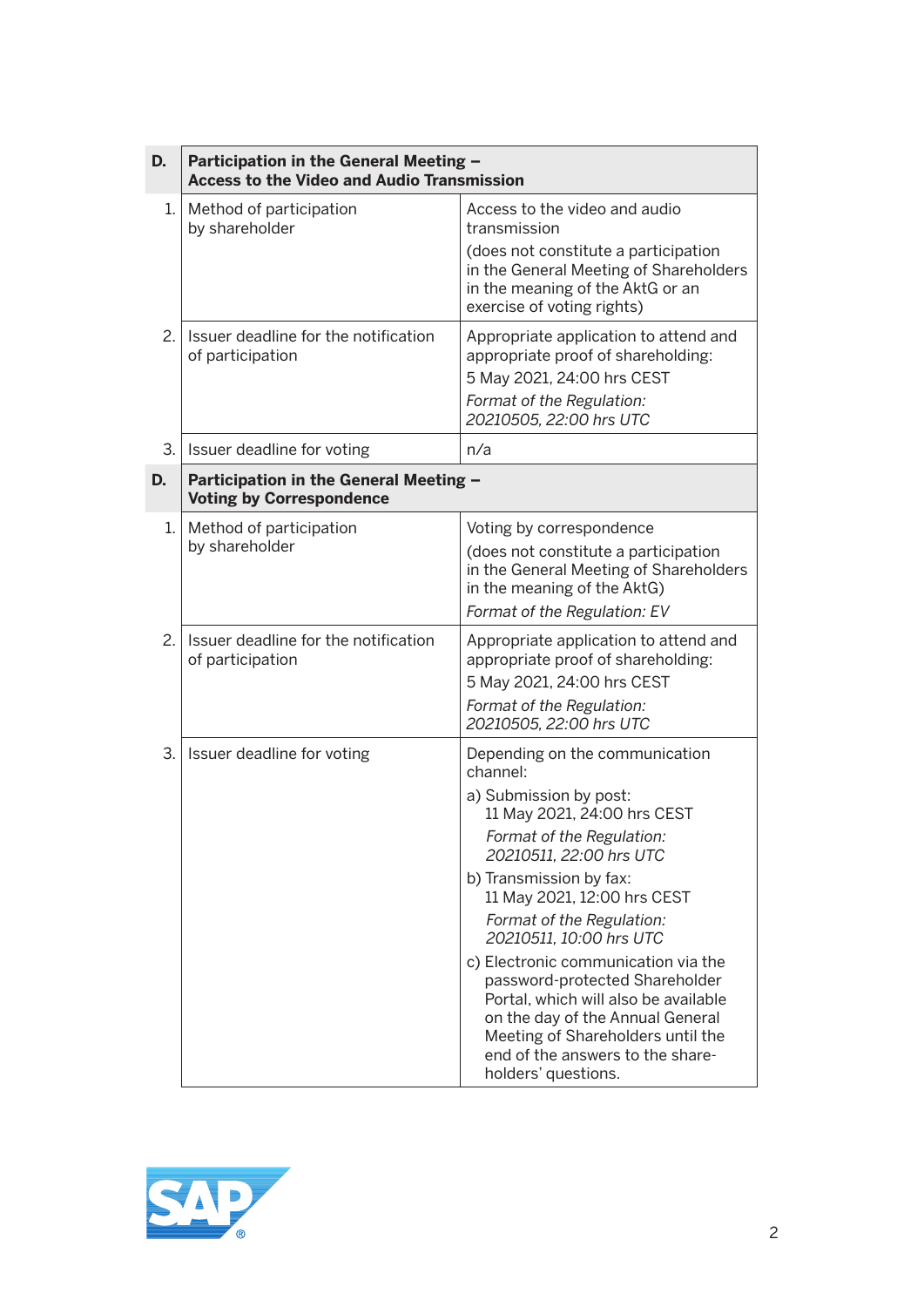| D. | Participation in the General Meeting -<br><b>Granting Proxy Authorization and Issuing Instructions</b><br>to the Proxies Designated by the Company |                                                                                                                                                                                                                                                                                                                                                                                                                                                                                                                                                                                                                                                                                                                                                                                                                                                                                                                                                                                                                                                                      |
|----|----------------------------------------------------------------------------------------------------------------------------------------------------|----------------------------------------------------------------------------------------------------------------------------------------------------------------------------------------------------------------------------------------------------------------------------------------------------------------------------------------------------------------------------------------------------------------------------------------------------------------------------------------------------------------------------------------------------------------------------------------------------------------------------------------------------------------------------------------------------------------------------------------------------------------------------------------------------------------------------------------------------------------------------------------------------------------------------------------------------------------------------------------------------------------------------------------------------------------------|
| 1. | Method of participation<br>by shareholder                                                                                                          | Granting proxy authorization and<br>issuing instructions to the proxies<br>designated by the Company<br>Format of the Regulation: PX                                                                                                                                                                                                                                                                                                                                                                                                                                                                                                                                                                                                                                                                                                                                                                                                                                                                                                                                 |
| 2. | Issuer deadline for the notification<br>of participation                                                                                           | Appropriate application to attend and<br>appropriate proof of shareholding:<br>5 May 2021, 24:00 hrs CEST<br>Format of the Regulation:<br>20210505, 22:00 hrs UTC                                                                                                                                                                                                                                                                                                                                                                                                                                                                                                                                                                                                                                                                                                                                                                                                                                                                                                    |
| 3. | Issuer deadline for voting                                                                                                                         | Depending on the communication<br>channel:<br>a) Submission by post, transmission<br>by fax, electronic communication<br>by e-mail:<br>There is no fixed deadline in these<br>cases. By its very nature, however,<br>only such proxy authorisations and<br>instructions to the proxies designa-<br>ted by the Company can be taken<br>into account, which are received no<br>later than the day of the virtual<br>general meeting and so early that<br>they can be noted and processed<br>before the voting begins. We advise<br>that, in your own interest, you should<br>grant proxy authorisations and issue<br>instructions to the proxies designa-<br>ted by the Company on the day of<br>the General Meeting of Shareholders<br>only via the password-protected<br>Shareholder Portal (see lit. b below).<br>b) Electronic communication via the<br>password-protected Shareholder<br>Portal, which will also be available<br>on the day of the Annual General<br>Meeting of Shareholders until the<br>end of the answers to the share-<br>holders' questions. |

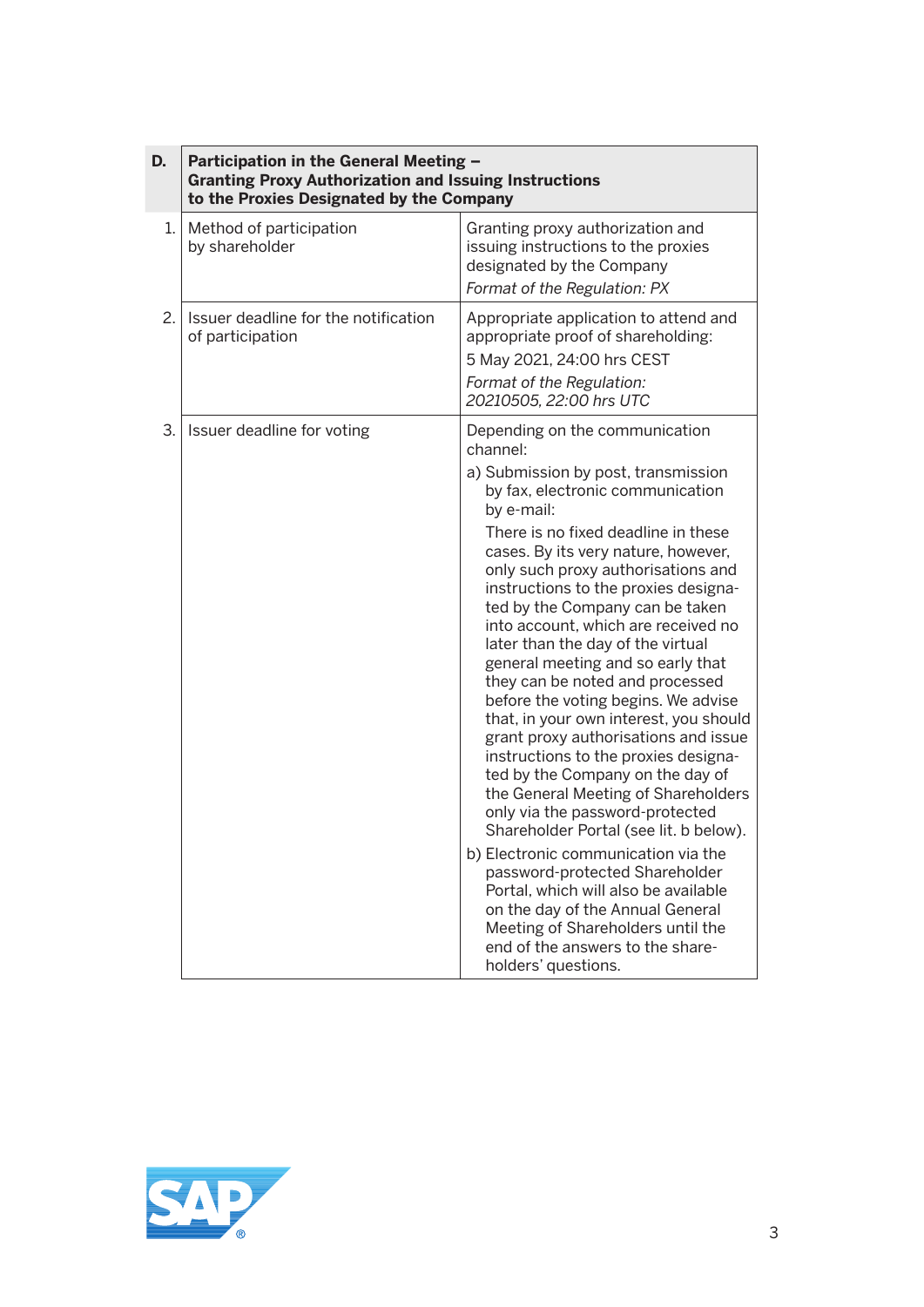| Е.               | Agenda - Agenda Item 1                             |                                                                                                                                                                                                                                                                                                                                                                                                                                                                                                               |  |
|------------------|----------------------------------------------------|---------------------------------------------------------------------------------------------------------------------------------------------------------------------------------------------------------------------------------------------------------------------------------------------------------------------------------------------------------------------------------------------------------------------------------------------------------------------------------------------------------------|--|
| 1.               | Unique identifier of the agenda item               | 1                                                                                                                                                                                                                                                                                                                                                                                                                                                                                                             |  |
| 2.               | Title of the agenda item                           | Presentation of the adopted annual<br>financial statements and the approved<br>group annual financial statements,<br>the combined management report and<br>group management report of SAP SE,<br>including the compensation report<br>and the Executive Board's explanatory<br>notes relating to the information provi-<br>ded pursuant to Sections 289a (1) and<br>315a (1) of the German Commercial<br>Code (Handelsgesetzbuch; "HGB"),<br>and the Supervisory Board's report,<br>each for fiscal year 2020 |  |
| З.               | Uniform Resource Locator (URL)<br>of the materials | www.sap.com/agm                                                                                                                                                                                                                                                                                                                                                                                                                                                                                               |  |
| $\overline{4}$ . | Vote                                               | n/a                                                                                                                                                                                                                                                                                                                                                                                                                                                                                                           |  |
| 5.               | Alternative voting options                         | n/a                                                                                                                                                                                                                                                                                                                                                                                                                                                                                                           |  |
| Ε.               | Agenda - Agenda Item 2                             |                                                                                                                                                                                                                                                                                                                                                                                                                                                                                                               |  |
| 1.               | Unique identifier of the agenda item               | $\overline{c}$                                                                                                                                                                                                                                                                                                                                                                                                                                                                                                |  |
| 2.               | Title of the agenda item                           | Resolution on the appropriation of the<br>retained earnings of fiscal year 2020                                                                                                                                                                                                                                                                                                                                                                                                                               |  |
| 3.               | Uniform Resource Locator (URL)<br>of the materials | www.sap.com/agm                                                                                                                                                                                                                                                                                                                                                                                                                                                                                               |  |
| 4.               | Vote                                               | <b>Binding vote</b><br>Format of the Regulation: BV                                                                                                                                                                                                                                                                                                                                                                                                                                                           |  |
| 5.               | Alternative voting options                         | Vote in favour, vote against, abstention<br>Format of the Regulation: VF, VA, AB                                                                                                                                                                                                                                                                                                                                                                                                                              |  |
| E.               | Agenda - Agenda Item 3                             |                                                                                                                                                                                                                                                                                                                                                                                                                                                                                                               |  |
| 1.               | Unique identifier of the agenda item               | 3                                                                                                                                                                                                                                                                                                                                                                                                                                                                                                             |  |
| 2.               | Title of the agenda item                           | Resolution on the formal approval<br>of the acts of the Executive Board<br>in fiscal year 2020                                                                                                                                                                                                                                                                                                                                                                                                                |  |
| 3.               | Uniform Resource Locator (URL)<br>of the materials | www.sap.com/agm                                                                                                                                                                                                                                                                                                                                                                                                                                                                                               |  |
| 4.               | Vote                                               | <b>Binding vote</b><br>Format of the Regulation: BV                                                                                                                                                                                                                                                                                                                                                                                                                                                           |  |
| 5.               | Alternative voting options                         | Vote in favour, vote against, abstention<br>Format of the Regulation: VF, VA, AB                                                                                                                                                                                                                                                                                                                                                                                                                              |  |

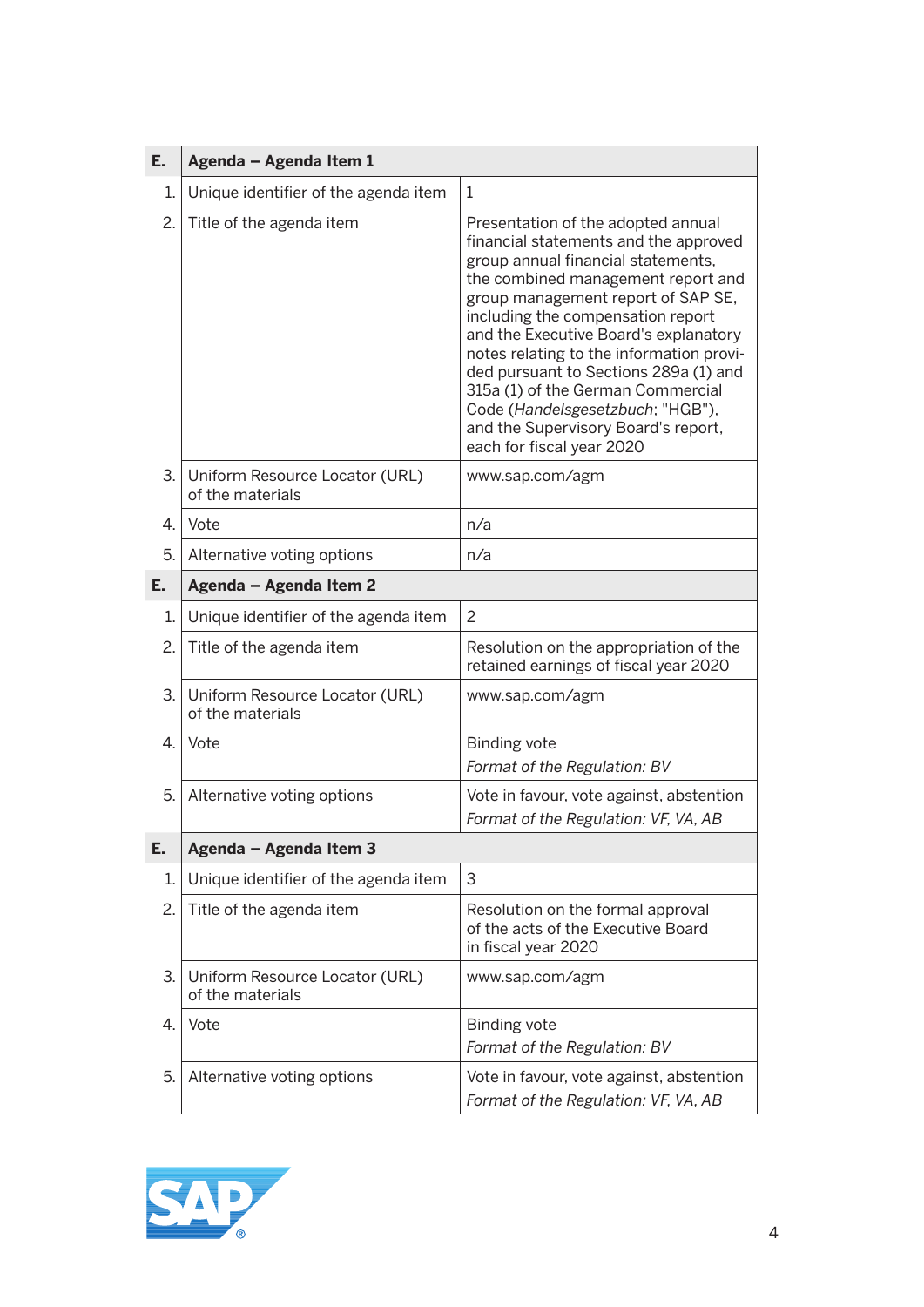| E. | Agenda - Agenda Item 4                             |                                                                                                                                    |
|----|----------------------------------------------------|------------------------------------------------------------------------------------------------------------------------------------|
| 1. | Unique identifier of the agenda item               | 4                                                                                                                                  |
| 2. | Title of the agenda item                           | Resolution on the formal approval<br>of the acts of the Supervisory Board<br>in fiscal year 2020                                   |
| 3. | Uniform Resource Locator (URL)<br>of the materials | www.sap.com/agm                                                                                                                    |
| 4. | Vote                                               | <b>Binding vote</b><br>Format of the Regulation: BV                                                                                |
| 5. | Alternative voting options                         | Vote in favour, vote against, abstention<br>Format of the Regulation: VF, VA, AB                                                   |
| Е. | Agenda - Agenda Item 5                             |                                                                                                                                    |
| 1. | Unique identifier of the agenda item               | 5                                                                                                                                  |
| 2. | Title of the agenda item                           | Appointment of the auditors of the<br>annual financial statements and<br>group annual financial statements<br>for fiscal year 2021 |
| 3. | Uniform Resource Locator (URL)<br>of the materials | www.sap.com/agm                                                                                                                    |
| 4. | Vote                                               | <b>Binding vote</b><br>Format of the Regulation: BV                                                                                |
| 5. | Alternative voting options                         | Vote in favour, vote against, abstention<br>Format of the Regulation: VF, VA, AB                                                   |
| Е. | Agenda - Agenda Item 6a                            |                                                                                                                                    |
| 1. | Unique identifier of the agenda item               | 6a                                                                                                                                 |
| 2. | Title of the agenda item                           | By-Election of Supervisory Board<br>members - Dr Qi Lu                                                                             |
| 3. | Uniform Resource Locator (URL)<br>of the materials | www.sap.com/agm                                                                                                                    |
| 4. | Vote                                               | <b>Binding vote</b><br>Format of the Regulation: BV                                                                                |
| 5. | Alternative voting options                         | Vote in favour, vote against, abstention<br>Format of the Regulation: VF, VA, AB                                                   |

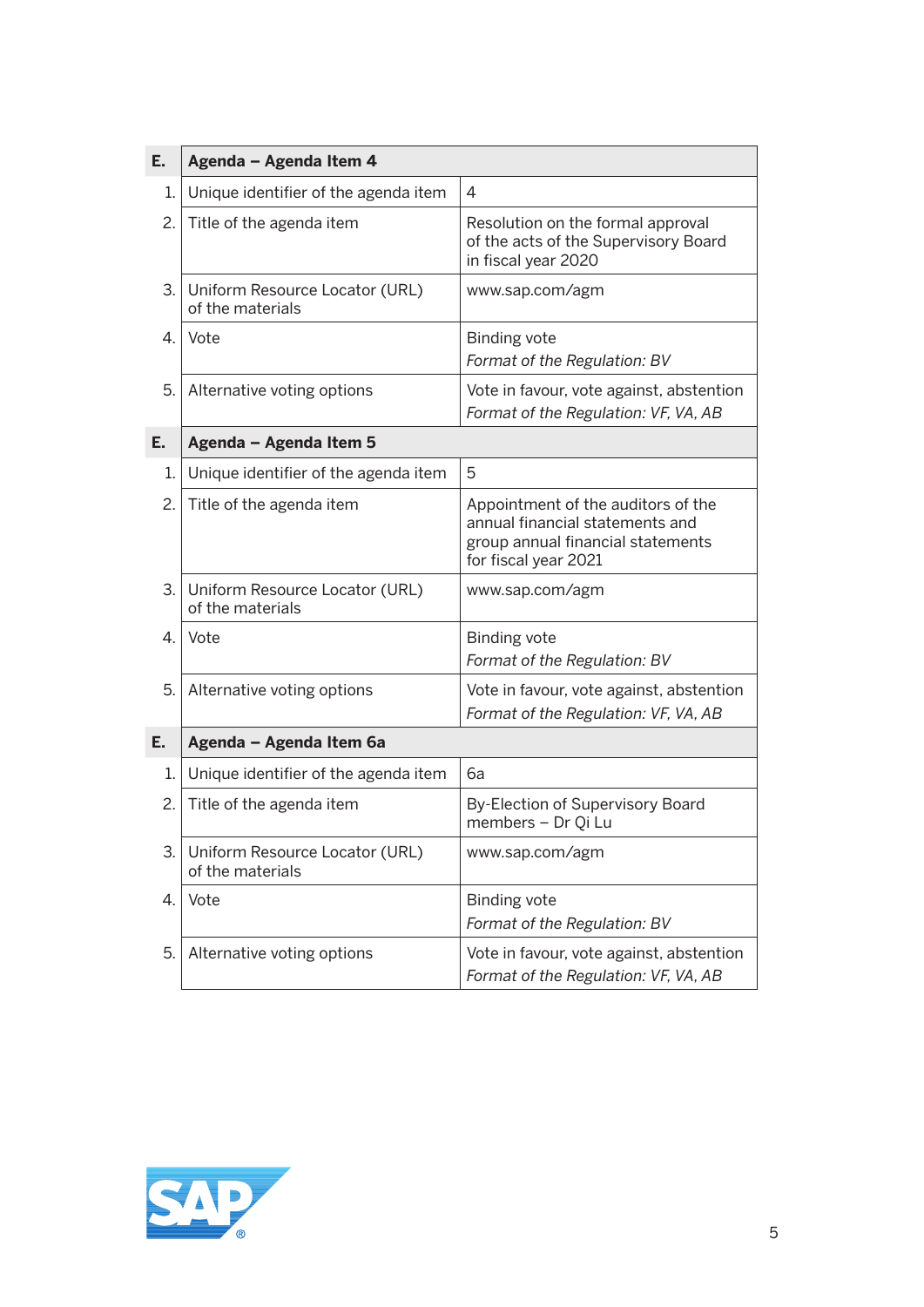| Ε. | Agenda - Agenda Item 6b                            |                                                                                                                                                                                                                                                                                                                                                                                                                                                                                 |  |
|----|----------------------------------------------------|---------------------------------------------------------------------------------------------------------------------------------------------------------------------------------------------------------------------------------------------------------------------------------------------------------------------------------------------------------------------------------------------------------------------------------------------------------------------------------|--|
| 1. | Unique identifier of the agenda item               | 6 <sub>b</sub>                                                                                                                                                                                                                                                                                                                                                                                                                                                                  |  |
| 2. | Title of the agenda item                           | By-Election of Supervisory Board<br>members - Dr. Rouven Westphal                                                                                                                                                                                                                                                                                                                                                                                                               |  |
| 3. | Uniform Resource Locator (URL)<br>of the materials | www.sap.com/agm                                                                                                                                                                                                                                                                                                                                                                                                                                                                 |  |
| 4. | Vote                                               | <b>Binding vote</b><br>Format of the Regulation: BV                                                                                                                                                                                                                                                                                                                                                                                                                             |  |
| 5. | Alternative voting options                         | Vote in favour, vote against, abstention<br>Format of the Regulation: VF, VA, AB                                                                                                                                                                                                                                                                                                                                                                                                |  |
| Е. | Agenda - Agenda Item 7                             |                                                                                                                                                                                                                                                                                                                                                                                                                                                                                 |  |
| 1. | Unique identifier of the agenda item               | 7                                                                                                                                                                                                                                                                                                                                                                                                                                                                               |  |
| 2. | Title of the agenda item                           | Resolution on the granting of a new<br>authorization of the Executive Board<br>to issue convertible and/or warrant-<br>linked bonds, profit-sharing rights<br>and/or income bonds (or combinations<br>of these instruments), the option to<br>exclude shareholders' subscription<br>rights, the cancellation of Contingent<br>Capital I and the creation of new<br>contingent capital and the correspon-<br>ding amendment to Article 4 (7) of<br>the Articles of Incorporation |  |
| 3. | Uniform Resource Locator (URL)<br>of the materials | www.sap.com/agm                                                                                                                                                                                                                                                                                                                                                                                                                                                                 |  |
| 4. | Vote                                               | <b>Binding vote</b><br>Format of the Regulation: BV                                                                                                                                                                                                                                                                                                                                                                                                                             |  |
| 5. | Alternative voting options                         | Vote in favour, vote against, abstention<br>Format of the Regulation: VF, VA, AB                                                                                                                                                                                                                                                                                                                                                                                                |  |
| Е. | Agenda - Agenda Item 8                             |                                                                                                                                                                                                                                                                                                                                                                                                                                                                                 |  |
| 1. | Unique identifier of the agenda item               | 8                                                                                                                                                                                                                                                                                                                                                                                                                                                                               |  |
| 2. | Title of the agenda item                           | Amendment of Article 2(1)<br>of the Articles of Incorporation<br>(Corporate Purpose)                                                                                                                                                                                                                                                                                                                                                                                            |  |
| 3. | Uniform Resource Locator (URL)<br>of the materials | www.sap.com/agm                                                                                                                                                                                                                                                                                                                                                                                                                                                                 |  |
| 4. | Vote                                               | <b>Binding vote</b><br>Format of the Regulation: BV                                                                                                                                                                                                                                                                                                                                                                                                                             |  |
| 5. | Alternative voting options                         | Vote in favour, vote against, abstention<br>Format of the Regulation: VF, VA, AB                                                                                                                                                                                                                                                                                                                                                                                                |  |

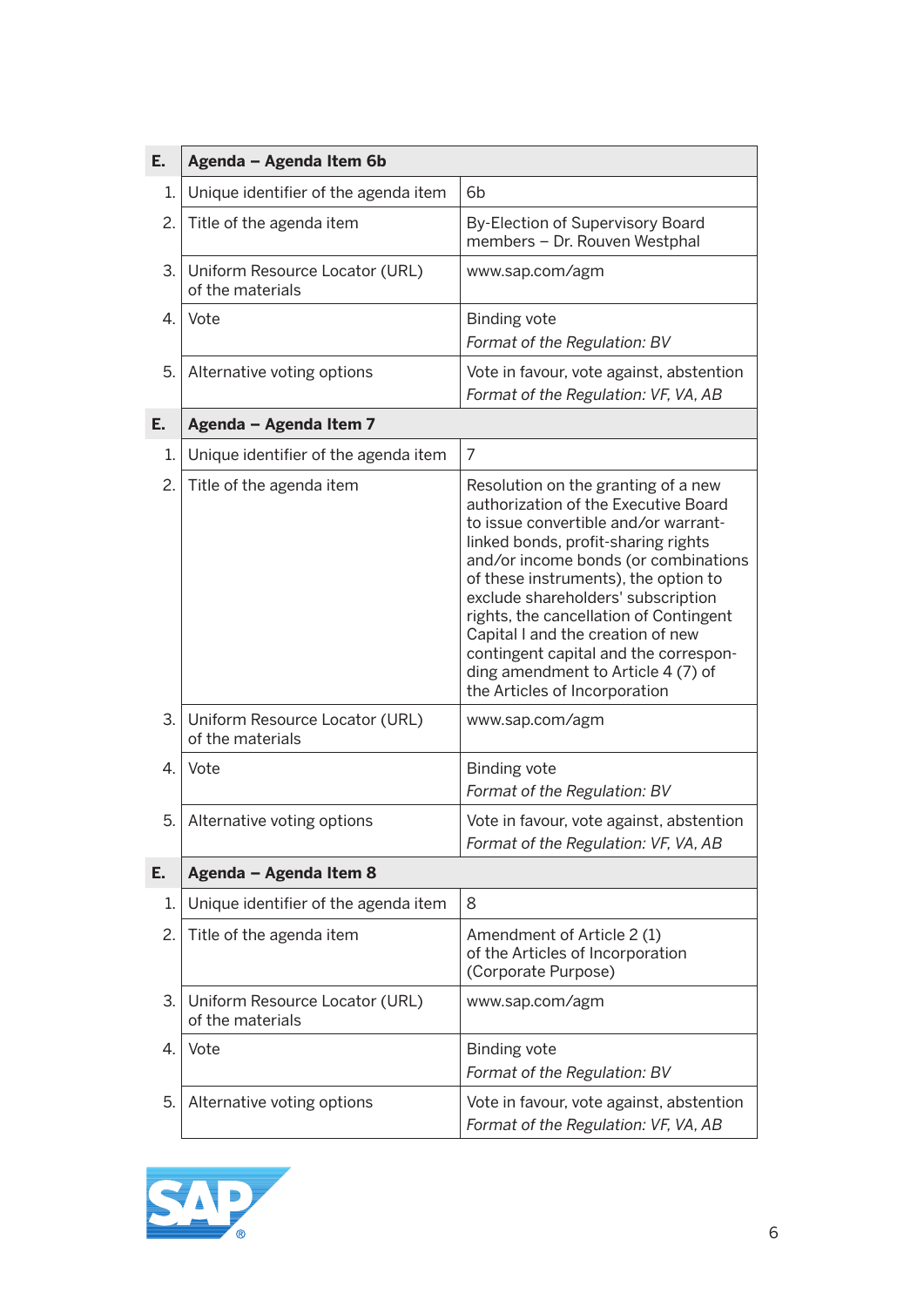| Ε. | Agenda - Agenda Item 9                                                                                                                   |                                                                                                                                                       |  |
|----|------------------------------------------------------------------------------------------------------------------------------------------|-------------------------------------------------------------------------------------------------------------------------------------------------------|--|
| 1. | Unique identifier of the agenda item                                                                                                     | 9                                                                                                                                                     |  |
| 2. | Title of the agenda item                                                                                                                 | Amendment of Article 18 (3) of the<br>Articles of Incorporation (Right to<br>Attend the General Meeting of Share-<br>holders - Proof of Shareholding) |  |
| 3. | Uniform Resource Locator (URL)<br>of the materials                                                                                       | www.sap.com/agm                                                                                                                                       |  |
| 4. | Vote                                                                                                                                     | <b>Binding vote</b><br>Format of the Regulation: BV                                                                                                   |  |
| 5. | Alternative voting options                                                                                                               | Vote in favour, vote against, abstention<br>Format of the Regulation: VF, VA, AB                                                                      |  |
| F. | Specification of the Deadlines Regarding the Exercise of Other<br>Shareholders Rights - Requests for Additional Agenda Items             |                                                                                                                                                       |  |
| 1. | Object of deadline                                                                                                                       | Requests for additional agenda items<br>pursuant to Article 56 of the<br>SE Regulation, Section 50 (2) SEAG<br>and Section 122 (2) AktG               |  |
| 2. | Applicable issuer deadline                                                                                                               | 11 April 2021, 24:00 hrs CEST<br>Format of the Regulation:<br>20210411, 22:00 hrs UTC                                                                 |  |
| F. | Specification of the Deadlines Regarding the Exercise of Other<br><b>Shareholders Rights - Countermotions of Shareholders</b>            |                                                                                                                                                       |  |
| 1. | Object of deadline                                                                                                                       | Submission of countermotions<br>of shareholders pursuant<br>to Section 126 (1) AktG                                                                   |  |
| 2. | Applicable issuer deadline                                                                                                               | 27 April 2021, 24:00 hrs CEST<br>Format of the Regulation:<br>20210427, 22:00 hrs UTC                                                                 |  |
| F. | Specification of the Deadlines Regarding the Exercise of Other<br>Shareholders Rights - Election Proposals (Nominations) of Shareholders |                                                                                                                                                       |  |
| 1. | Object of deadline                                                                                                                       | Submission of election proposals<br>(nominations) of shareholders<br>pursuant to Section 127 AktG                                                     |  |
| 2. | Applicable issuer deadline                                                                                                               | 27 April 2021, 24:00 hrs CEST<br>Format of the Regulation:<br>20210427, 22:00 hrs UTC                                                                 |  |